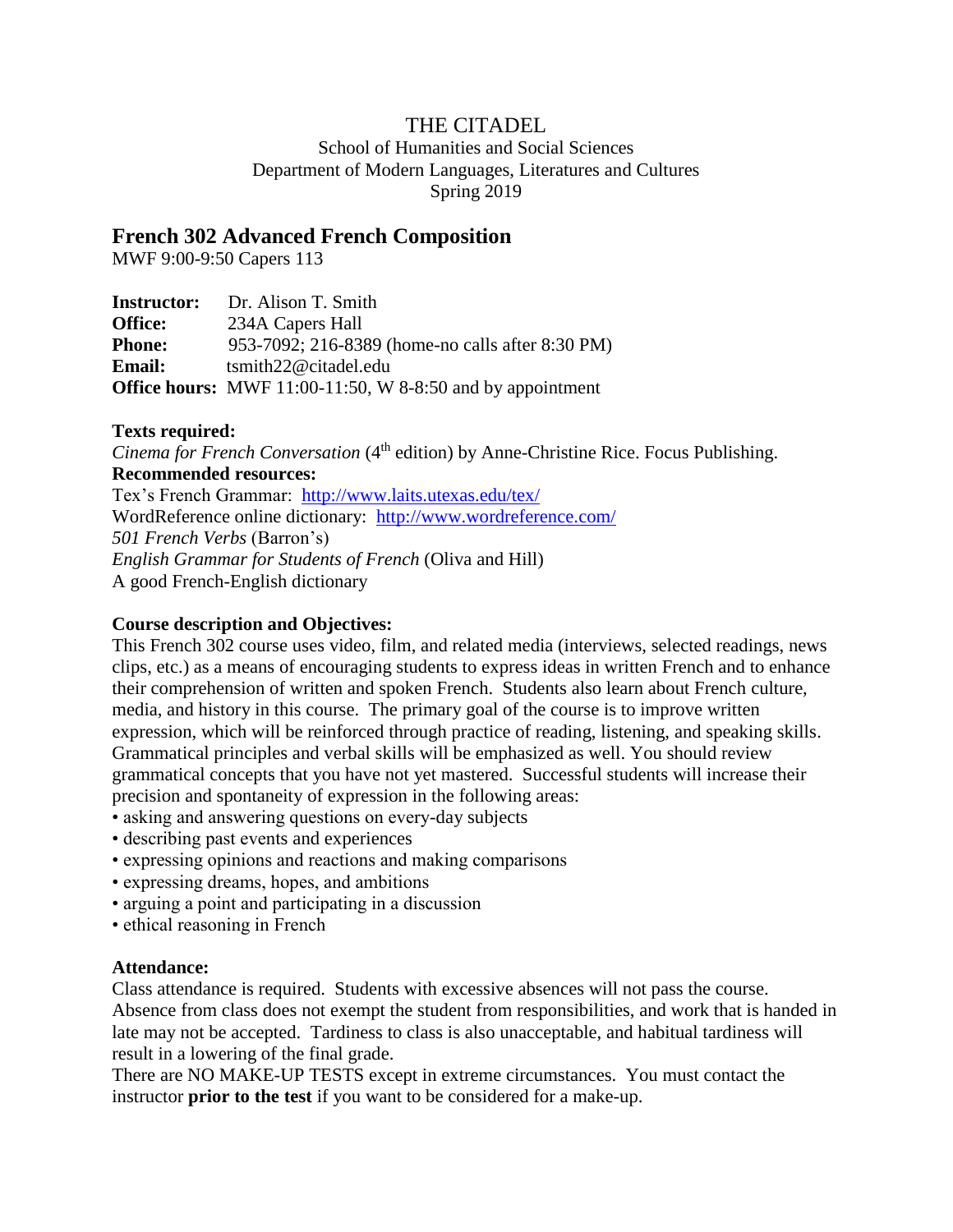**Translation Programs**: Use of online translators, translation software, etc. is prohibited unless such use has the prior approval of the professor.

**Electronic devices** (such as phones) must be turned off and put away during class unless they are being used for a purpose related to coursework and that use has been approved by the professor. Failure to do so will have a negative impact on your participation grade. Anything that interferes with your full engagement and participation in class will have a negative impact on your participation grade.

#### **Homework:**

Students should complete written assignments and study vocabulary on a daily basis. Students must complete all work assigned by the instructor. Written work will be assigned on CitLearn as well as to be handed in during class. Only partial credit will be given for any assignment that is handed in late.

#### **Participation:**

Students are expected to prepare thoroughly for each class and to participate actively in French during class. An evaluation of your participation in class is an important component of your grade, and your participation grade will be measured by consistent classroom efforts, a consistent effort to communicate in French, and attendance.

#### **Ethics across the curriculum and composition:**

In this course you will write a composition on the film *Amélie* in which you will analyze an ethical dilemma presented in the film. For this assignment, you should use the ethical reasoning skills you have acquired in the courses you have taken here at The Citadel. You will upload this assignment to your portfolio on Task Stream.

#### **Grade distribution:**

Class participation and preparation (includes pop quizzes and in class assignments) 15% Vocabulary and grammar quizzes 20% CitLearn Discussion Board/Blog 15% Compositions 40% Final project 10%

#### **Grading scale:**

- $A = 90 100$
- B 80-89
- $C = 70 79$
- D  $60 69$
- F 59 and below

All students are expected to adhere to the Honor Code.

Any student eligible for and needing academic adjustments or accommodations because of a disability should speak with the instructor during office hours or outside of class.